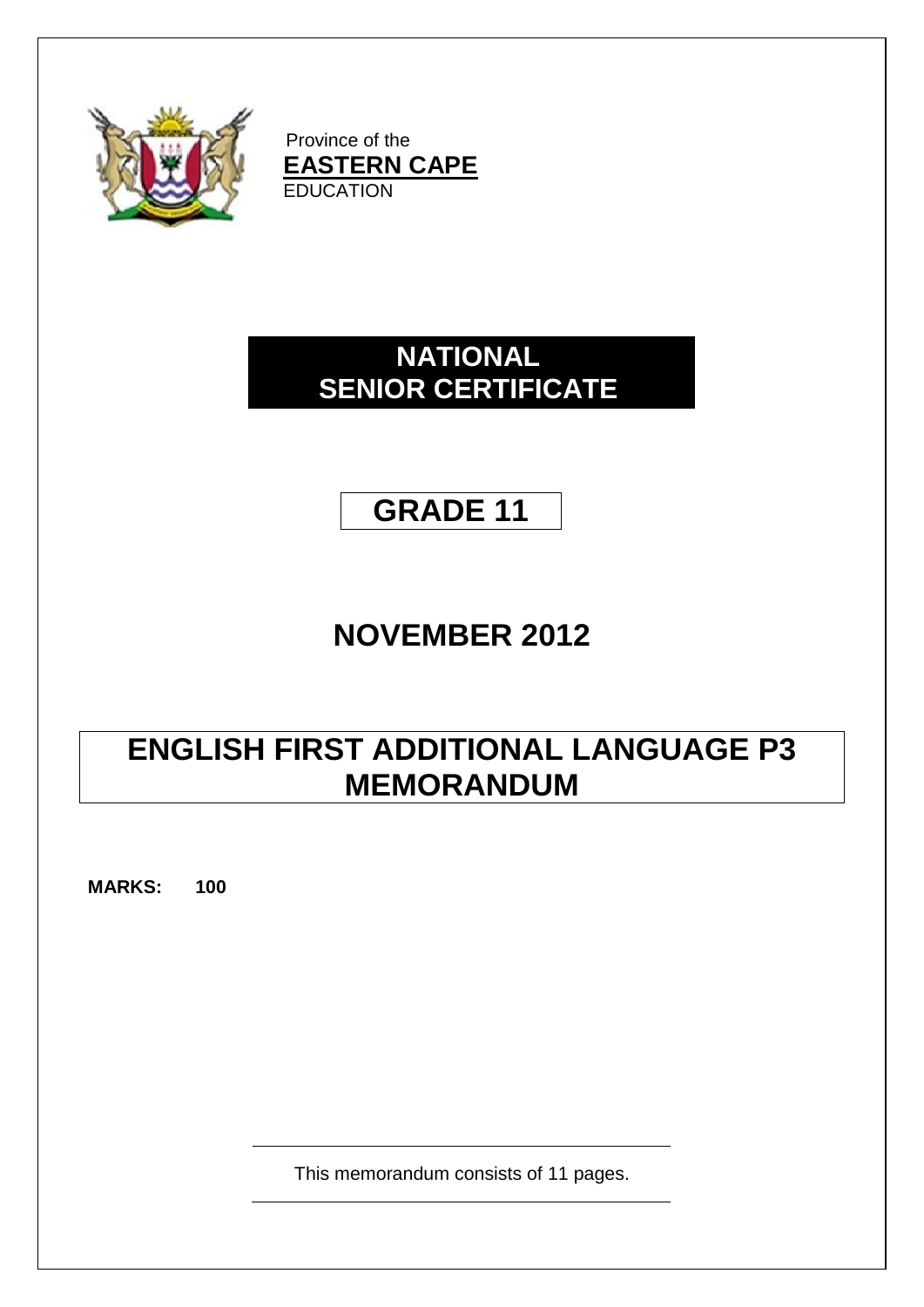### I**NSTRUCTIONS AND INFORMATION**

This memorandum must be used in conjunction with the attached English FAL Assessment Rubrics for SECTIONS A, B and C.

NOTE: All pieces of writing should be read at least TWICE during assessment, once for content and once for language respectively. Errors have to be indicated in your second reading.

# **SECTION A: ESSAY**

# **QUESTION 1**

# **INSTRUCTIONS TO MARKERS (EDUCATORS)**

- Candidates are required to write on ONE topic only.
- The ideas listed below the topics are only some of the ways in which the topics can be interpreted. Full credit must be given for a candidate's own interpretation.
- Marking must be objective. Consider the background of the candidates and give credit for relevant ideas, even if they are not listed below the topics.
- Use the 50 mark assessment grid to mark the essays. The texts produced by candidates must be assessed according to the following criteria:
	- o Content and planning (32 marks)
	- o Language, style and editing (12 marks)
	- o Structure (6 marks)
- **NOTE**: No additional penalties may be imposed as the rubric itself imposes penalties.

# 1.1 **IT WAS A TRULY DESERVED AWARD.**

- Narrative/Descriptive/Reflective essay.
- The following must be considered:
	- o If **narrative,** a story with a **strong story line** must be evident in which a **series of events** leads to the award being made. There must be a logical sequence of tense.
	- o If **descriptive**, there must be a **vivid description** of an experience/incident leading to the award being made.
	- o If **reflective**, there must be a **personal account of thought processes and feelings/emotions** surrounding the award being made. **[50]**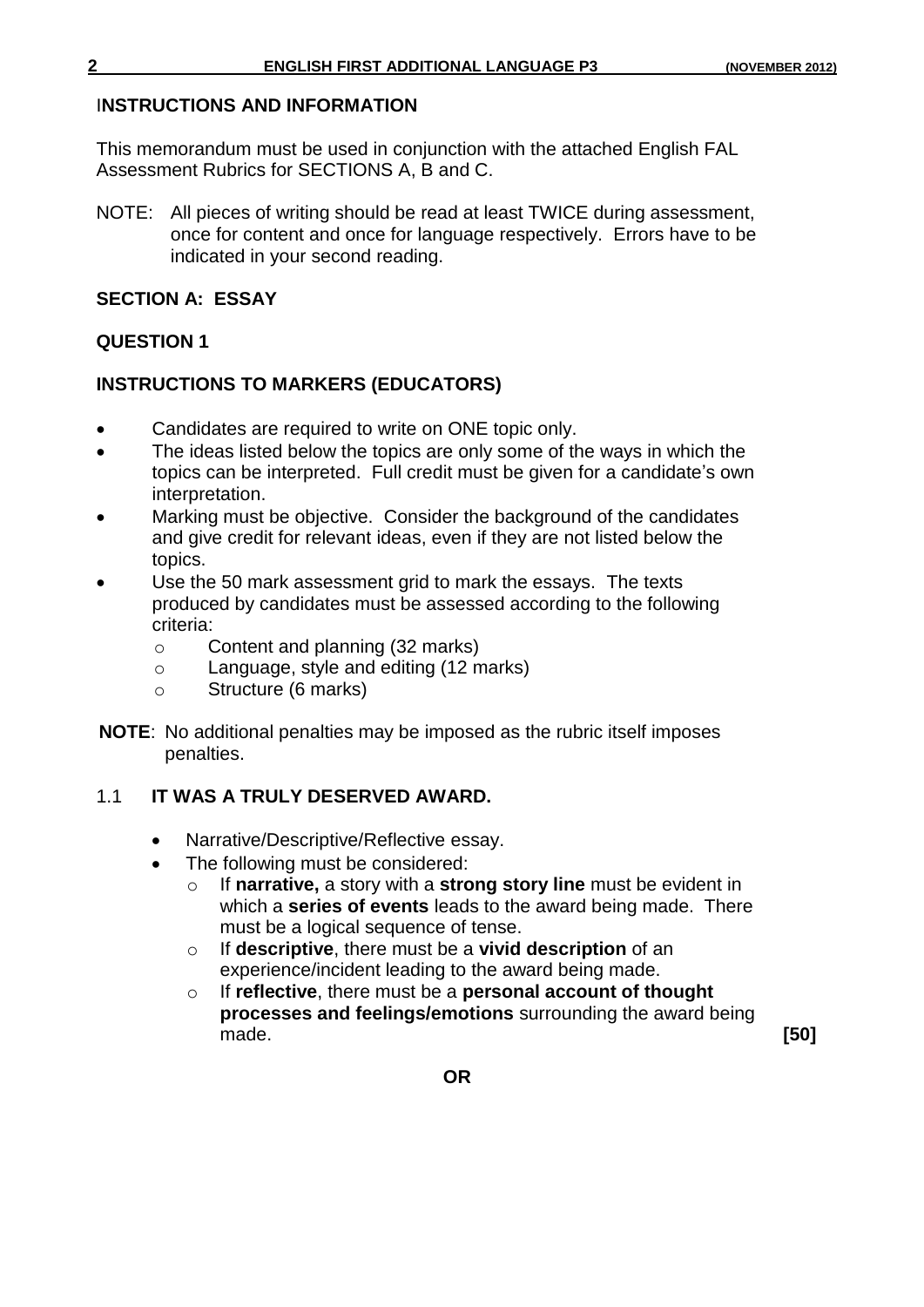#### 1.2 **'I WILL NEVER DO SUCH A THING AGAIN.'**

- **NOTE:** The words in the topic MUST be included somewhere in the essay.
- Narrative/Descriptive/Reflective essay.
- The following must be included:
	- o If **narrative**, a story with a **strong story line** must be evident in which a **series of events** leads to or results in the resolve not to repeat such an action. There must be a logical sequence of tense.
	- o If **descriptive**, there must be a **vivid description** of events/ situations which triggered the resolve to avoid repeating such an action.
	- o If **reflective**, there must be a **personal account of thought processes and feelings/emotions** surrounding an incident/ event which led to the emphatic resolve of not repeating the action. **[50]**

#### **OR**

# 1.3 **CLIMATE CHANGE IS A WORLD-WIDE PROBLEM WE CAN SOLVE. DO YOU AGREE?**

- Argumentative essay.
	- o The essay must offer **one distinct opinion**; therefore the essay must either be **FOR OR AGAINST** the topic given.
	- o Candidates may argue the point of whether or not the climate change problem can be resolved.
	- o There should be a clear defence/motivation/argument of the position taken. **[50]**

#### **OR**

### 1.4 **A LIFE OF POVERTY AND DESPERATION.**

- Narrative/Descriptive/Reflective essay.
- The following must be considered:
	- o If **narrative**, a story with a **strong story line** must be evident in which a **series of events** leads to or results in a life of poverty and desperation. There must be a logical sequence of tense.
	- o If **descriptive**, there must be a **vivid description** of circumstances/conditions surrounding a life of poverty and desperation.
	- o If **reflective**, there must be a **personal account of thought processes and feelings/emotions** evoked by the topic. **[50]**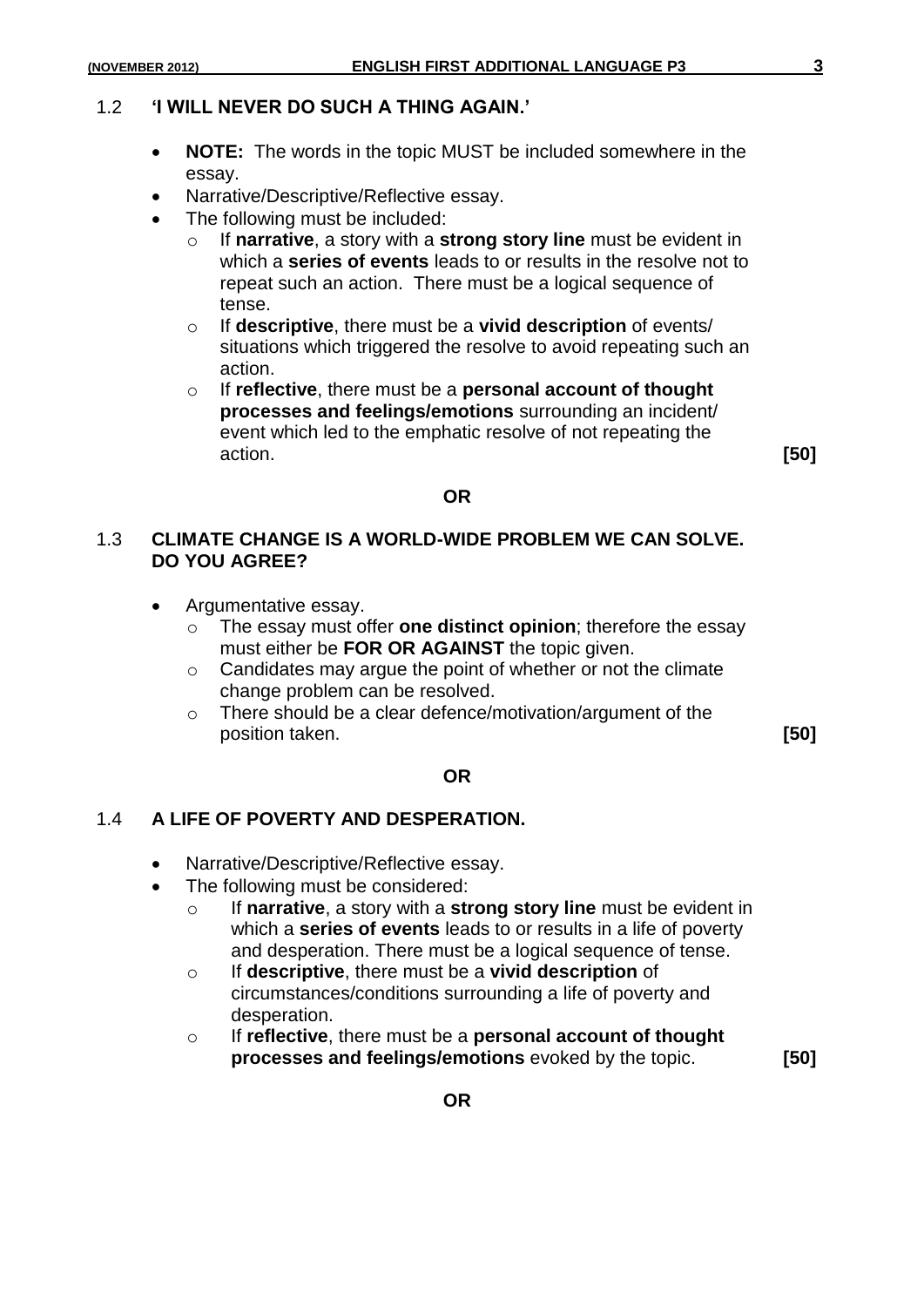# 1.5 **EARLIER THIS YEAR GOVERNMENT ANNOUNCED ITS INTENTION TO PASS LEGISLATION TO PREVENT PARENTS/GUARDIANS FROM USING CORPORAL PUNISHMENT (SPANKING) AS A MEANS TO DISCIPLINE THEIR CHILDREN. DISCUSS YOUR VIEWS.**

- Discursive essay.
	- o The essay must offer a **balanced view of both sides** of the argument.
	- o The opposing **views** must be presented **impartially. [50]**

## **OR**

# 1.6 **IT PROVED TO BE A BROKEN DREAM.**

- Narrative/Descriptive/Reflective essay.
- The following must be considered:
	- o If **narrative**, a story with a **strong story line** must be evident in which a **series of events** leads to what turned out to be a broken dream. There must be a logical sequence of tense.
	- o If **descriptive**, there must be a **vivid description** of circumstances leading to a broken dream.
	- o If **reflective**, there must be a **personal account of thought processes and feelings/emotions** triggered by a broken dream. **[50]**

### **OR**

# 1.7 **INTERPRETATION OF PICTURES**

- Candidates may interpret the pictures in any way.
- The interpretation should be linked to the pictures.
- Candidates should give the essay a suitable title.
- Candidates may write in any appropriate tense.
- The following ideas may be explored in response to the pictures, **among others:**
- 1.7.1 o A literal interpretation may include: love/relationships/ celebrating Valentine's Day/challenges facing relationships etc.
	- o Personal interpretation: love life/togetherness/joy and happiness at being loved/friendship etc.
- 1.7.2 o Social interpretations: a gun-free society/abundance of weapons in society/crime/crime infested communities etc.
	- o Personal interpretation: self-defence against crime/security/ responsibility attached to gun ownership etc.
	- o A more literal interpretation might include: ambition to own a gun/usefulness of guns/guns as dangerous weapons etc.
	- o Abstract interpretation: feelings of insecurity etc. **[50]**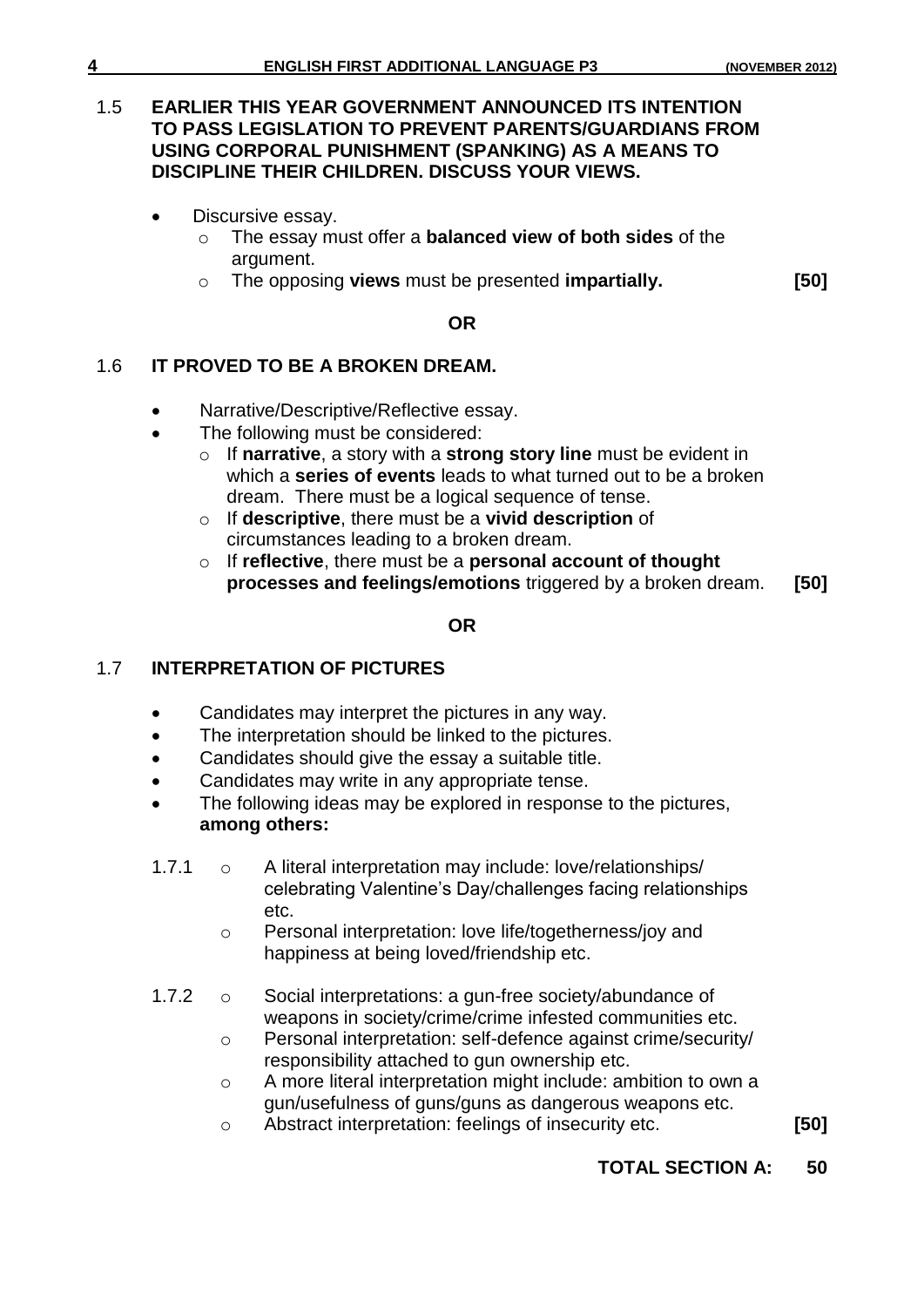### **SECTION B: LONGER TRANSACTIONAL TEXT**

#### **QUESTION 2**

#### **INSTRUCTIONS TO MARKERS (EDUCATORS)**

- Candidates are required to answer ONE question only.
- Marking must be objective. Consider the background of candidates and give credit for relevant ideas, even if they are not listed below the topics.
- Use the 30 mark assessment grid to mark Longer Transactional texts. The texts produced by candidates must be assessed according to the following criteria:
	- o Content, planning and format (20 marks)
	- o Language, style and editing (10 marks)
- **NOTE**: No additional penalties may be imposed as the rubric itself imposes penalties.

#### 2.1 **SPEECH**

- Tone, language and register must be appropriate to the audience (the learners at another school).
- The speech must be in paragraph form.
- The tone of the speech should be formal.
- The language and register should be appropriate to the audience.
- The audience should be addressed appropriately, (e.g. learners, fellow pupils ...)
- Consider the following:
	- o The content of the speech should be relevant to the occasion (should be about motivating peers on dreams and ambitions and how to go about trying to achieve them).
	- o Accept different approaches to the presentation of the speech.
	- o A logical and appropriate closure to the speech should be evident. **[30]**

### 2.2 **DIALOGUE**

- The correct dialogue format must be used:
	- o The names of the characters on the left-hand side of the page.

**OR**

- o A colon after the name of the speaker.
- o A new line to indicate each new speaker.
- o Stage directions (tone of voice, actions etc.) in brackets before the spoken words, if applicable.
- o No inverted commas.
- The following may be explored, **among others**:
	- o A request for the donation of a weekly national newspaper and the reason for the request.
	- o The bookshop owner's response (which may be positive or negative). **[30]**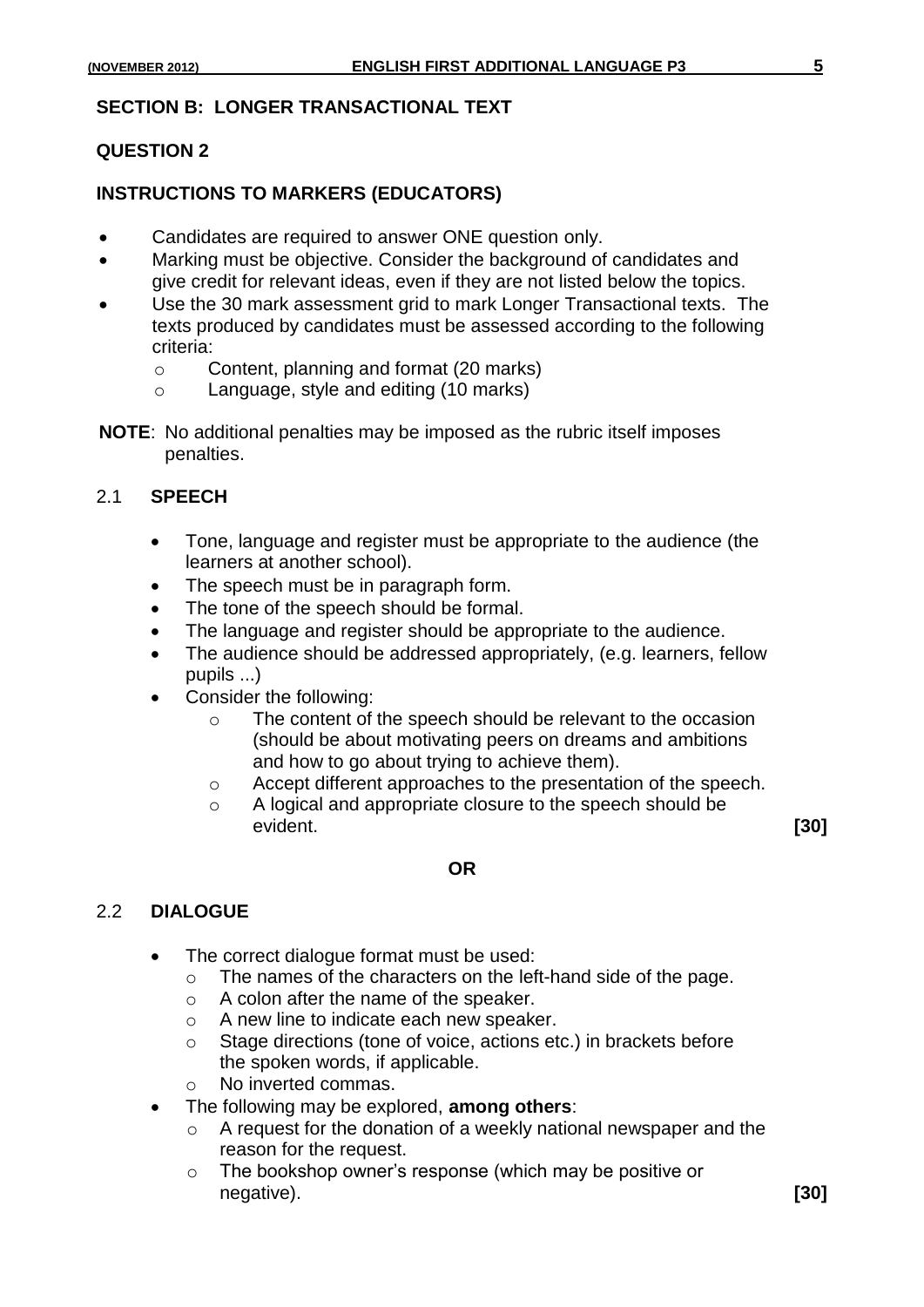#### **OR**

# 2.3 **AGENDA AND MINUTES OF MEETING**

# **NOTE:**

- The correct format of agenda and minutes must be used.
	- o Items must be listed and numbered in the agenda.
	- o The recording of minutes must follow the same order as items in the agenda.
	- o The minutes should be composed of resolutions/decisions/ recommendations of meeting as well as names of persons making and seconding proposals.
	- o The following should also be included: matters arising from minutes of previous meeting, new business etc.
- Consider the following:
	- o The content of agenda and minutes should be relevant to the occasion (i.e. problems posed by social networking sites to learning and how to resolve them).
	- o A variety of different proposals can be made.
	- o A logical and appropriate closure of the meeting. **[30]**

### **OR**

# 2.4 **LETTER TO THE PRESS**

- The letter should be addressed to the press.
- The tone and register should be formal.
- The following aspects of format should be included:
	- o Address of sender
	- o Date
	- o Address of recipient
	- o Greeting/salutation
	- o Subject line.
	- o Suitable ending
- The following should be included in the letter, **among others**:
	- o An explicit statement about problems caused by lack of service delivery with specific regard to schools.
	- o Manner in which these affect education. **[30]**
		-

# **TOTAL SECTION B: 30**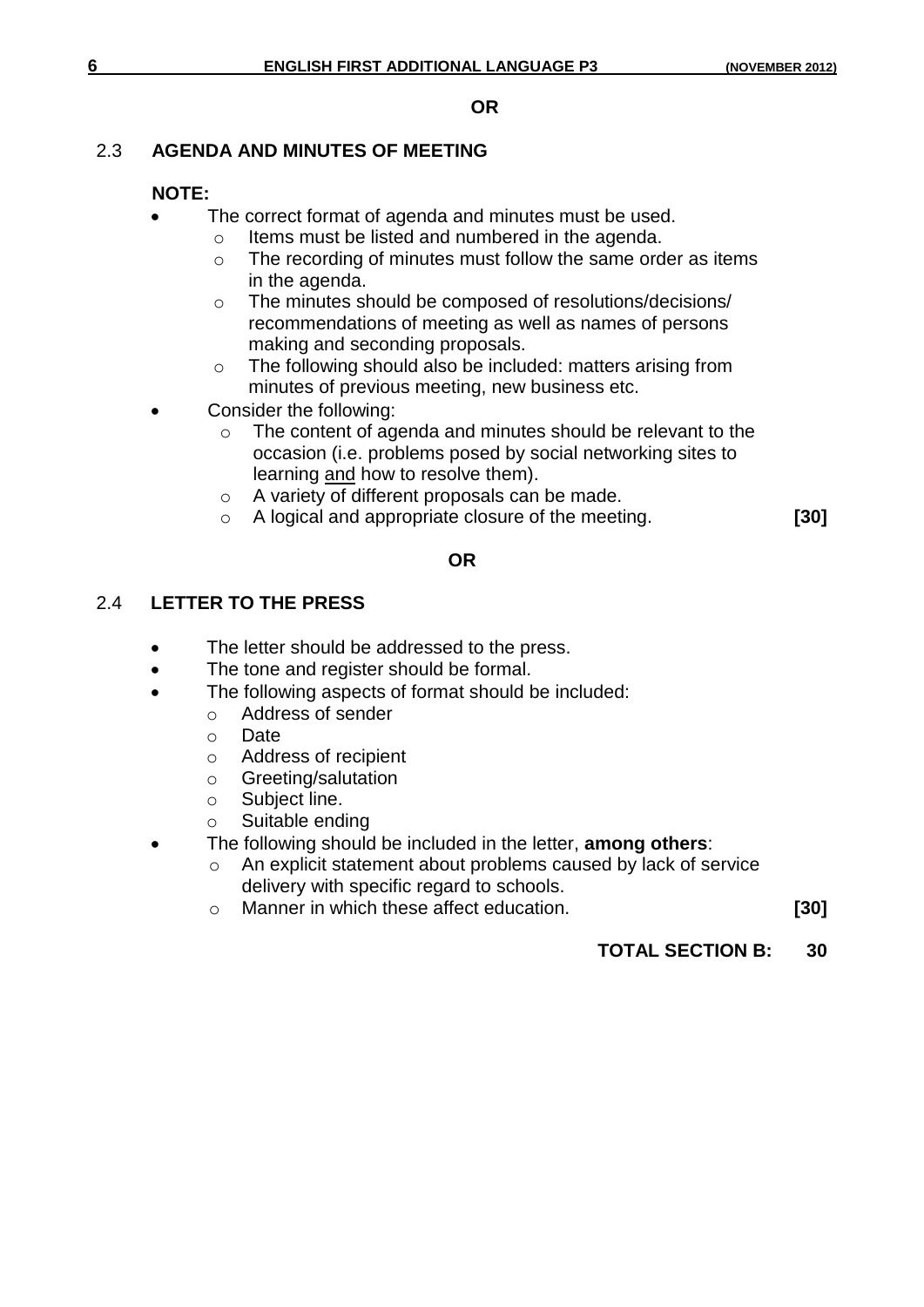# **SECTION C: SHORTER TEXT (TRANSACTIONAL/REFERENCE/ INFORMATIONAL)**

# **QUESTION 3**

# **INSTRUCTIONS TO MARKERS (EDUCATORS)**

- Candidates are required to answer ONE question only.
- Marking must be objective. Consider the background of the candidate and give credit for relevant ideas, even if they are not listed below the topics.
- Use the 20 mark grid to mark the texts.
- The texts produced by the candidates must comply with the following criteria:
	- o Content, planning and format (13 marks)
	- o Language, style and editing (7 marks)
- **NOTE**: No additional penalties may be imposed as the marking grid itself imposes penalties.

### 3.1 **POSTCARD**

- The language (including the salutation and ending/conclusion) can be informal and colloquial, but should not include slang expressions.
- Address is not necessary.
- Complete sentences are not required.
- The content must be brief but informative.
- The content must include the following:
	- o A description of experiences at a holiday resort in a coastal city/town.

**NOTE :** Do not award marks for illustrations. **[20]**

### **OR**

### 3.2 **INSTRUCTIONS**

- The contents of the instructions should relate to tips on what a friend is expected to do to deliver a good speech.
- Instructions should be given in a logical sequence.
- The instructions may be in point or paragraph form.
- Numbers or bullets may be used to indicate each instruction. Candidates may also choose to write each instruction on a new line or leave lines between instructions.
- The language should be clear and precise.
- Complete sentences are not necessary. **[20]**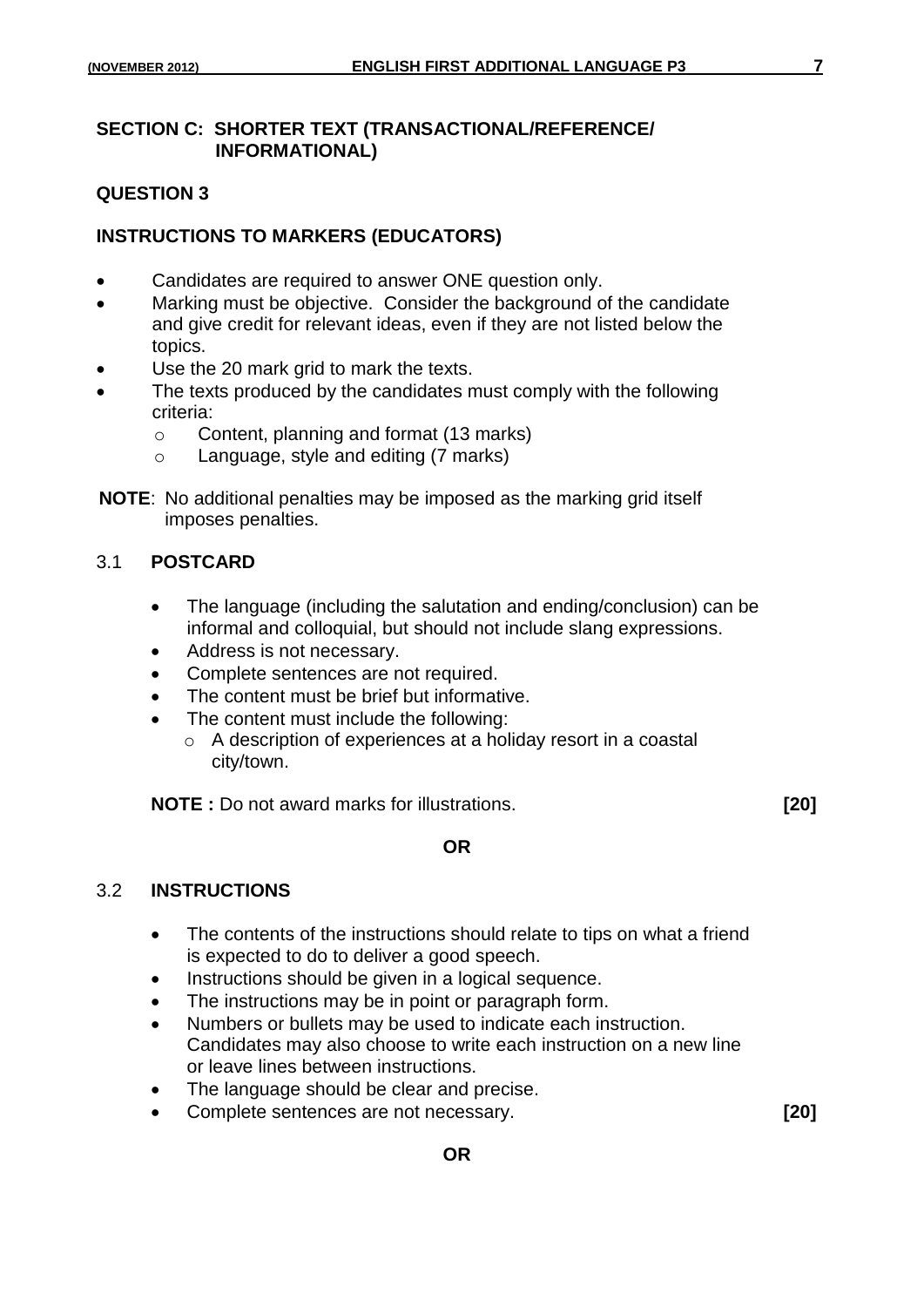#### 3.3 **DIARY ENTRY**

- The following should be included:
	- o Day, date of entry.
- The diary entry should relate to reflection on one day in which almost everything went wrong.
- Complete sentences are not necessary.
- The tone may be informal or colloquial, but no slang. **[20]**
	- **TOTAL SECTION C: 20**
		- **GRAND TOTAL: 100**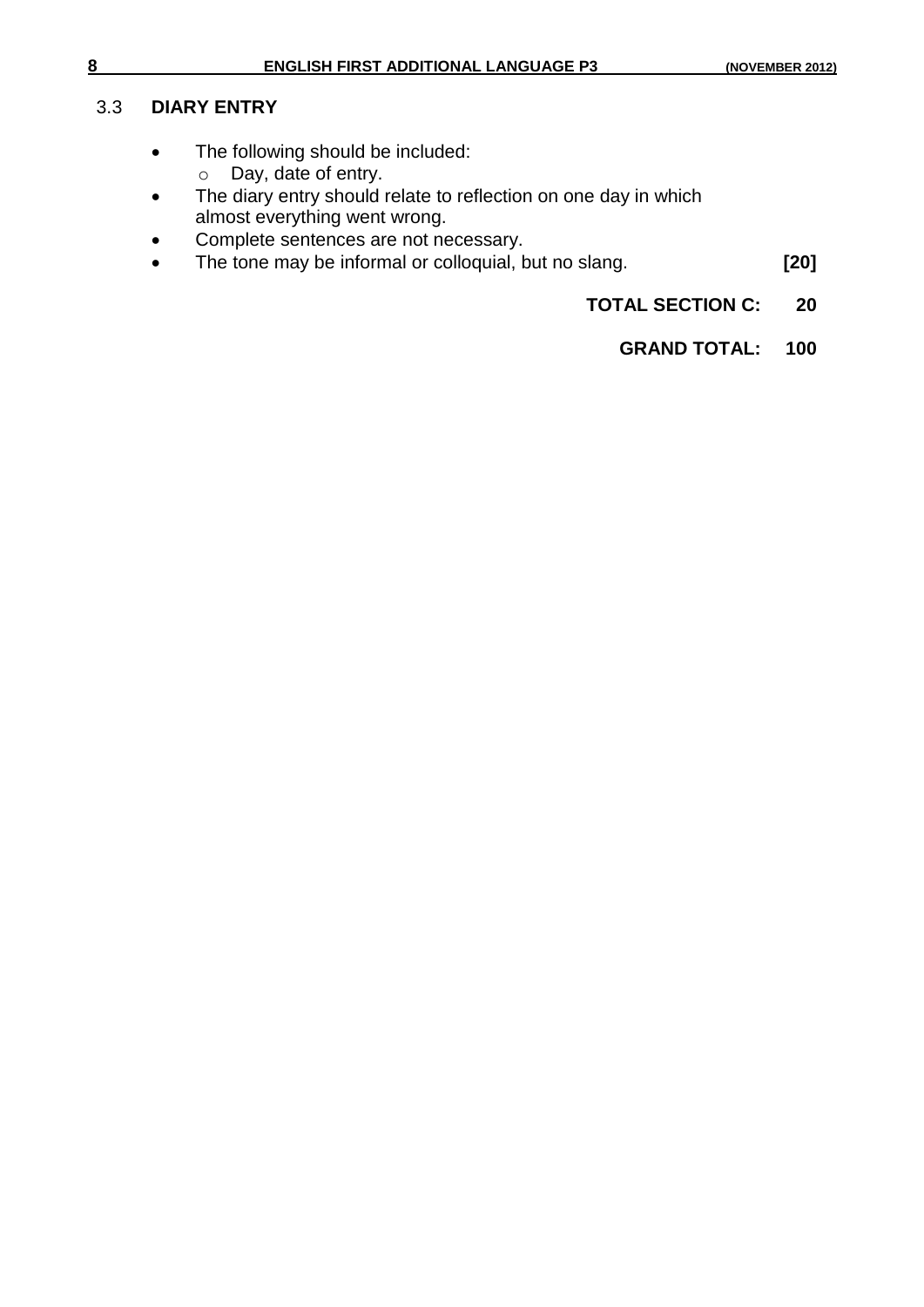#### *APPENDIX B: ASSESSMENT RUBRICS FOR FIRST ADDITIONAL LANGUAGE* **SECTION A: RUBRIC FOR ASSESSING AN ESSAY – FIRST ADDITIONAL LANGUAGE (50 marks)**

|                                                                             | Code 7:<br>Outstanding<br>$80 - 100%$                                                                                                                                                                                                                                                                           | Code 6:<br><b>Meritorious</b><br>$70 - 79%$                                                                                                                                                                                                                                                                                                                    | Code 5:<br><b>Substantial</b><br>$60 - 69%$                                                                                                                                                                                                                                                           | Code 4:<br>Adequate<br>$50 - 59%$                                                                                                                                                                                                                                                              | Code 3:<br><b>Moderate</b><br>$40 - 49%$                                                                                                                                                                                                                                               | Code 2:<br><b>Elementary</b><br>$30 - 39%$                                                                                                                                                     | Code 1:<br><b>Not achieved</b><br>$0 - 29%$                                                                                                                                                                                            |
|-----------------------------------------------------------------------------|-----------------------------------------------------------------------------------------------------------------------------------------------------------------------------------------------------------------------------------------------------------------------------------------------------------------|----------------------------------------------------------------------------------------------------------------------------------------------------------------------------------------------------------------------------------------------------------------------------------------------------------------------------------------------------------------|-------------------------------------------------------------------------------------------------------------------------------------------------------------------------------------------------------------------------------------------------------------------------------------------------------|------------------------------------------------------------------------------------------------------------------------------------------------------------------------------------------------------------------------------------------------------------------------------------------------|----------------------------------------------------------------------------------------------------------------------------------------------------------------------------------------------------------------------------------------------------------------------------------------|------------------------------------------------------------------------------------------------------------------------------------------------------------------------------------------------|----------------------------------------------------------------------------------------------------------------------------------------------------------------------------------------------------------------------------------------|
| <b>CONTENT &amp;</b><br><b>PLANNING</b><br><b>32 MARKS</b>                  | $26 - 32$<br>-Content shows<br>impressive insight<br>into topic.<br>-Ideas thought-<br>provoking, mature.<br>-Planning &/or<br>drafting has produced<br>a virtually flawless,<br>presentable essay.                                                                                                             | $22\frac{1}{2} - 25\frac{1}{2}$<br>-Content shows<br>thorough<br>interpretation of topic.<br>-Ideas imaginative,<br>interesting.<br>- Planning &/or<br>drafting has produced<br>a well-crafted &<br>presentable essay.                                                                                                                                         | $19\frac{1}{2} - 22$<br>-Content shows a<br>sound interpretation<br>of the topic.<br>-Ideas interesting,<br>convincing.<br>- Planning &/or<br>drafting has produced<br>a presentable & very<br>good essay.                                                                                            | $16 - 19$<br>-Content an adequate<br>interpretation of topic.<br>-Ideas ordinary,<br>lacking depth.<br>- Planning &/or<br>drafting has produced<br>a satisfactorily<br>presented essay.                                                                                                        | $13 - 15\frac{1}{2}$<br>-Content ordinary.<br>Gaps in coherence.<br>-Ideas mostly<br>relevant. Repetitive.<br>- Planning &/or<br>drafting has produced<br>a moderately<br>presentable &<br>coherent essay.                                                                             | $10 - 12\frac{1}{2}$<br>-Content not always<br>clear, lacks<br>coherence.<br>-Few ideas, often<br>repetitive.<br>-Inadequate evidence<br>of planning/drafting.<br>Essay not well<br>presented. | $0 - 9\frac{1}{2}$<br>-Content irrelevant.<br>No coherence.<br>-Ideas repetitive.<br>-Non-existent<br>planning/drafting.<br>Poorly presented<br>essay.                                                                                 |
| <b>LANGUAGE.</b><br><b>STYLE &amp;</b><br><b>EDITING</b><br><b>12 MARKS</b> | $10 - 12$<br>-Critical awareness of<br>impact of language.<br>-Language,<br>punctuation<br>effectively used.<br>Uses figurative<br>language.<br>-Choice of words<br>highly appropriate.<br>-Style, tone, register<br>highly suited to topic.<br>-Virtually error-free<br>following proof-<br>reading & editing. | $8\frac{1}{2} - 9\frac{1}{2}$<br>-Critical awareness of<br>impact of language.<br>-Language,<br>punctuation correct;<br>able to include<br>figurative language<br>correctly.<br>-Choice of words<br>varied & correctly<br>used.<br>-Style, tone, register<br>appropriately suited<br>to topic.<br>-Largely error-free<br>following proof-<br>reading, editing. | $7\frac{1}{2} - 8$<br>-Critical awareness of<br>language evident.<br>-Language &<br>punctuation mostly<br>correct.<br>-Choice of words<br>suited to text.<br>-Style, tone, register<br>suited to topic in most<br>of the essay.<br>-By and large error-<br>free following proof-<br>reading, editing. | $6 - 7$<br>-Some awareness of<br>impact of language.<br>-Language simplistic,<br>punctuation<br>adequate.<br>-Choice of words<br>adequate.<br>-Style, tone, register<br>generally consistent<br>with topic<br>requirements.<br>-Still contains errors<br>following proof-<br>reading, editing. | $5 - 5\frac{1}{2}$<br>-Limited critical<br>language awareness.<br>-Language ordinary &<br>punctuation often<br>inaccurately used.<br>-Choice of words<br>basic.<br>-Style, tone register<br>lacking in coherence.<br>-Contains several<br>errors following proof-<br>reading, editing. | $4 - 4\frac{1}{2}$<br>-Language &<br>punctuation flawed.<br>-Choice of words<br>limited.<br>-Style, tone, register<br>inappropriate.<br>-Error-ridden despite<br>proof-reading,<br>editing.    | $0 - 3\frac{1}{2}$<br>-Language &<br>punctuation seriously<br>flawed.<br>-Choice of words<br>inappropriate.<br>-Style, tone, register<br>flawed in all aspects.<br>-Error-ridden &<br>confused following<br>proof-reading,<br>editing. |
| <b>STRUCTURE</b>                                                            | $5 - 6$<br>-Coherent<br>development of topic.<br>Vivid detail.                                                                                                                                                                                                                                                  | $4\frac{1}{2}$<br>-Logical development<br>of details. Coherent.<br>-Sentences.                                                                                                                                                                                                                                                                                 | $\overline{4}$<br>-Several relevant<br>details developed.<br>-Sentences.                                                                                                                                                                                                                              | $3 - 3\frac{1}{2}$<br>-Some points,<br>necessary details<br>developed.                                                                                                                                                                                                                         | $2\frac{1}{2}$<br>-Some necessary<br>points evident.<br>-Sentences.                                                                                                                                                                                                                    | $\overline{2}$<br>-Sometimes off topic.<br>General line of<br>thought difficult to                                                                                                             | $0 - 1\frac{1}{2}$<br>-Off topic.<br>-Sentences.<br>paragraphs muddled,                                                                                                                                                                |
| <b>6 MARKS</b>                                                              | -Sentences,<br>paragraphs<br>coherently<br>constructed.<br>-Length in<br>accordance with<br>requirements of topic.                                                                                                                                                                                              | paragraphs logical,<br>varied.<br>-Length correct.                                                                                                                                                                                                                                                                                                             | paragraphs well-<br>constructed.<br>-Length almost<br>correct.                                                                                                                                                                                                                                        | -Sentences,<br>paragraphing might<br>be faulty in places but<br>essay still makes<br>sense.<br>-Length correct.                                                                                                                                                                                | paragraphs faulty but<br>ideas can be<br>understood.<br>-Length - too<br>long/short.                                                                                                                                                                                                   | follow.<br>-Sentences,<br>paragraphs<br>constructed at an<br>elementary level.<br>-Length - too<br>long/short.                                                                                 | inconsistent.<br>Length - far too<br>long/short.                                                                                                                                                                                       |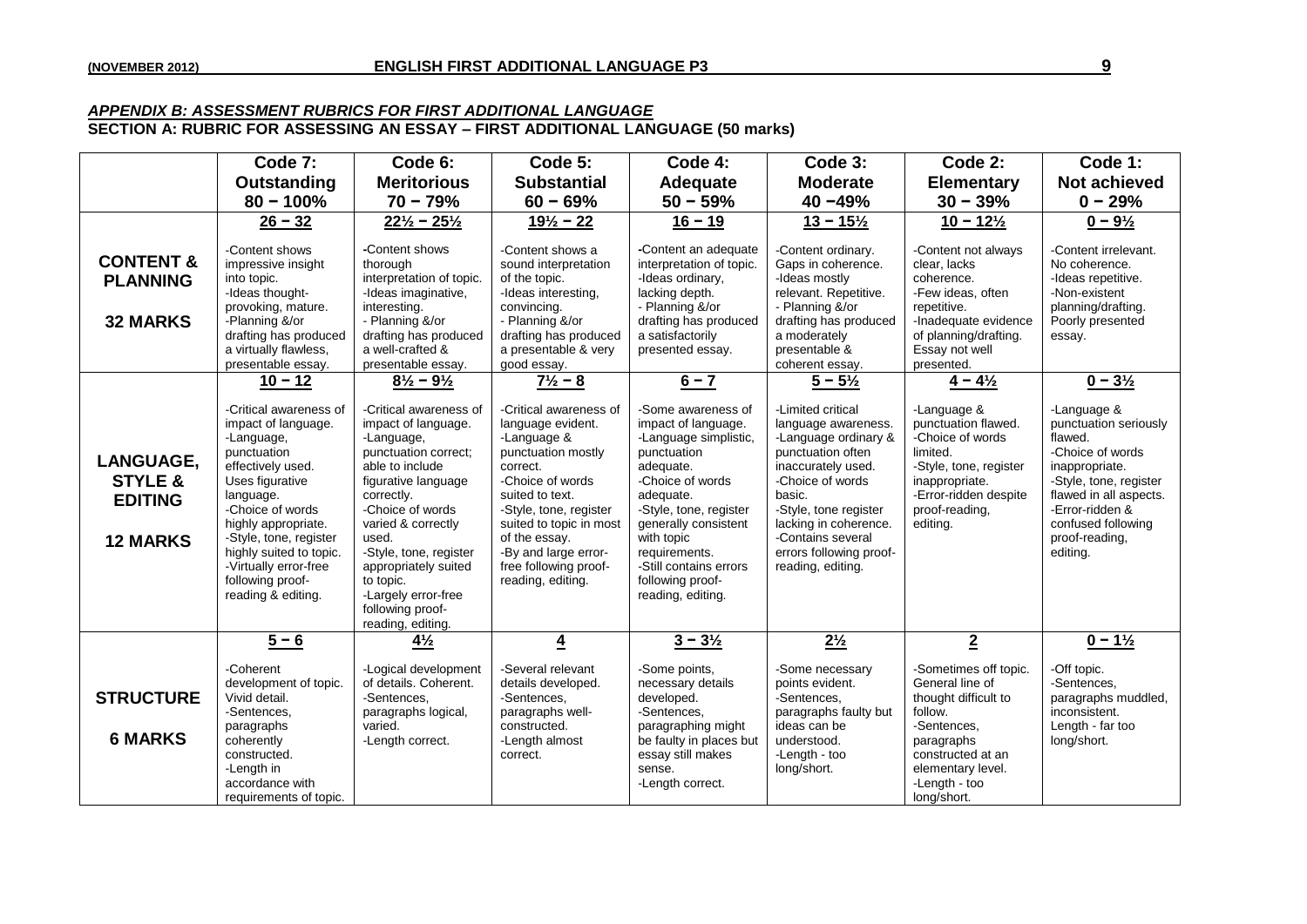#### **SECTION B: RUBRIC FOR ASSESSING LONGER TRANSACTIONAL TEXTS − FIRST ADDITIONAL LANGUAGE (30 marks)**

|                                                                             | Code 7:                                                                                                                                                                                                                                                                                                                                                                                                 | Code 6:                                                                                                                                                                                                                                                                                                                                                                                             | Code 5:                                                                                                                                                                                                                                                                                                                                                                      | Code 4:                                                                                                                                                                                                                                                                                                                                                                                                              | Code 3:                                                                                                                                                                                                                                                                                                                                                                                                                                                                                         | Code 2:                                                                                                                                                                                                                                                                                                                                                                                                                               | Code 1:                                                                                                                                                                                                                                                                                                                               |
|-----------------------------------------------------------------------------|---------------------------------------------------------------------------------------------------------------------------------------------------------------------------------------------------------------------------------------------------------------------------------------------------------------------------------------------------------------------------------------------------------|-----------------------------------------------------------------------------------------------------------------------------------------------------------------------------------------------------------------------------------------------------------------------------------------------------------------------------------------------------------------------------------------------------|------------------------------------------------------------------------------------------------------------------------------------------------------------------------------------------------------------------------------------------------------------------------------------------------------------------------------------------------------------------------------|----------------------------------------------------------------------------------------------------------------------------------------------------------------------------------------------------------------------------------------------------------------------------------------------------------------------------------------------------------------------------------------------------------------------|-------------------------------------------------------------------------------------------------------------------------------------------------------------------------------------------------------------------------------------------------------------------------------------------------------------------------------------------------------------------------------------------------------------------------------------------------------------------------------------------------|---------------------------------------------------------------------------------------------------------------------------------------------------------------------------------------------------------------------------------------------------------------------------------------------------------------------------------------------------------------------------------------------------------------------------------------|---------------------------------------------------------------------------------------------------------------------------------------------------------------------------------------------------------------------------------------------------------------------------------------------------------------------------------------|
|                                                                             | Outstanding<br>$80 - 100%$                                                                                                                                                                                                                                                                                                                                                                              | <b>Meritorious</b><br>$70 - 79%$                                                                                                                                                                                                                                                                                                                                                                    | <b>Substantial</b><br>$60 - 69%$                                                                                                                                                                                                                                                                                                                                             | Adequate<br>$50 - 59%$                                                                                                                                                                                                                                                                                                                                                                                               | <b>Moderate</b><br>$40 - 49%$                                                                                                                                                                                                                                                                                                                                                                                                                                                                   | <b>Elementary</b><br>$30 - 39%$                                                                                                                                                                                                                                                                                                                                                                                                       | <b>Not achieved</b><br>$0 - 29%$                                                                                                                                                                                                                                                                                                      |
|                                                                             | $16 - 20$                                                                                                                                                                                                                                                                                                                                                                                               | $14 - 15\frac{1}{2}$                                                                                                                                                                                                                                                                                                                                                                                | $12 - 13\frac{1}{2}$                                                                                                                                                                                                                                                                                                                                                         | $10 - 11\frac{1}{2}$                                                                                                                                                                                                                                                                                                                                                                                                 | $8 - 9\frac{1}{2}$                                                                                                                                                                                                                                                                                                                                                                                                                                                                              | $6 - 7\frac{1}{2}$                                                                                                                                                                                                                                                                                                                                                                                                                    | $0 - 5\frac{1}{2}$                                                                                                                                                                                                                                                                                                                    |
| CONTENT,<br><b>PLANNING &amp;</b><br><b>FORMAT</b><br><b>20 MARKS</b>       | -Specialised<br>knowledge of<br>requirements of the<br>text.<br>-Disciplined writing-<br>maintains thorough<br>focus, no digressions.<br>-Text fully coherent in<br>content & ideas & all<br>detail support the<br>topic.<br>-Evidence of planning<br>&/or drafting has<br>produced a virtually<br>flawlessly<br>presentable text.<br>-Has applied all the<br>necessary rules of<br>format/outstanding. | -Good knowledge of<br>requirements of the<br>text.<br>-Disciplined writing -<br>learner maintains<br>focus, hardly any<br>digressions.<br>-Text is coherent in<br>content & ideas, with<br>all details supporting<br>the topic.<br>-Evidence of planning<br>&/or drafting has<br>produced a well-<br>crafted, presentable<br>text.<br>-Has applied the<br>necessary rules of<br>format/meritorious. | -Fair knowledge of<br>requirements of the<br>text.<br>-Writing - learner<br>maintains focus, with<br>minor digressions.<br>-Text is coherent in<br>content & ideas, and<br>details support the<br>topic.<br>-Evidence of planning<br>&/or drafting has<br>produced a<br>presentable & good<br>text.<br>-Has applied most of<br>the necessary rules<br>of format/substantial. | -Adequate knowledge<br>of requirements of<br>the text.<br>-Writing - learner<br>digresses from topic<br>but does not impede<br>overall meaning.<br>-Text adequately<br>coherent in content &<br>ideas & some details<br>support the topic.<br>-Evidence of planning<br>&/or drafting has<br>produced a<br>satisfactorily<br>presented text.<br>-Has applied an<br>adequate idea of the<br>requirements of<br>format. | -Moderate knowledge<br>of requirements of<br>the text. Response to<br>writing task reveals a<br>narrow focus.<br>-Writing - learner<br>digresses, meaning is<br>vague in places.<br>-Text moderately<br>coherent in content &<br>ideas and has basic<br>details which support<br>the topic.<br>-Evidence of planning<br>&/or drafting has<br>produced a<br>moderately<br>presentable &<br>coherent text.<br>-Has a moderate idea<br>of requirements of<br>format - some critical<br>oversights. | -Elementary<br>knowledge of<br>requirements of the<br>text. Response to<br>writing task reveals a<br>limited focus.<br>-Writing - learner<br>digresses, meaning is<br>obscure in places.<br>-Text not always<br>coherent in content &<br>ideas, and has few<br>details which support<br>the topic.<br>-Inadequate planning<br>&/or drafting. Text not<br>well presented,<br>-Has vaguely applied<br>the necessary rules<br>of format. | -No knowledge of<br>requirements of the<br>text.<br>-Writing - learner<br>digresses, meaning is<br>obscure in places.<br>-Text not coherent in<br>content & ideas, too<br>few details to support<br>topic.<br>-Planning/ drafting<br>non-existent. Poorly<br>presented text.<br>-Has not applied the<br>necessary rules of<br>format. |
|                                                                             | $8 - 10$                                                                                                                                                                                                                                                                                                                                                                                                | $7 - 7\frac{1}{2}$                                                                                                                                                                                                                                                                                                                                                                                  | $6 - 6\frac{1}{2}$                                                                                                                                                                                                                                                                                                                                                           | $5 - 5\frac{1}{2}$                                                                                                                                                                                                                                                                                                                                                                                                   | $4 - 4\frac{1}{2}$                                                                                                                                                                                                                                                                                                                                                                                                                                                                              | $3 - 3\frac{1}{2}$                                                                                                                                                                                                                                                                                                                                                                                                                    | $0 - 2\frac{1}{2}$                                                                                                                                                                                                                                                                                                                    |
| <b>LANGUAGE,</b><br><b>STYLE &amp;</b><br><b>EDITING</b><br><b>10 MARKS</b> | -Text is<br>grammatically<br>accurate & well-<br>constructed.<br>-Vocabulary is very<br>appropriate to<br>purpose, audience &<br>context.<br>-Style, tone, register<br>very appropriate.<br>-Text virtually error-<br>free following proof-<br>reading, editing.<br>-Length correct.                                                                                                                    | -Text is well<br>constructed &<br>accurate.<br>-Vocabulary is mostly<br>appropriate to<br>purpose, audience &<br>context.<br>-Style, tone and<br>register mostly<br>appropriate<br>-Text largely error-<br>free following proof-<br>reading, editing.<br>-Length correct.                                                                                                                           | -Text is well<br>constructed & easy to<br>read.<br>-Vocabulary is<br>appropriate to<br>purpose, audience &<br>context.<br>-Style, tone, register<br>generally appropriate.<br>-Text mostly error-<br>free following proof-<br>reading, editing.<br>-Length correct.                                                                                                          | -Text is adequately<br>constructed. Errors<br>do not impede flow.<br>-Vocabulary is<br>adequate for the<br>purpose, audience &<br>context.<br>-Style, tone, register<br>adequately<br>appropriate.<br>-Text still contains a<br>few errors following<br>proof-reading,<br>editing.<br>-Length almost<br>correct.                                                                                                     | -Text is basically<br>constructed. Several<br>errors.<br>-Vocabulary is limited<br>& not very suitable for<br>the purpose,<br>audience & context.<br>-Lapses in style,<br>-Text contains<br>several errors<br>following proof-<br>reading, editing.<br>-Length $-$ too<br>long/short.                                                                                                                                                                                                           | -Text is poorly<br>constructed<br>& difficult to follow.<br>-Vocabulary requires<br>remediation & not<br>suitable for purpose,<br>audience & context.<br>-Style, tone & register<br>inappropriate.<br>-Text error-ridden<br>despite proof-<br>reading, editing.<br>$-L$ ength $-$ too<br>long/short.                                                                                                                                  | -Text is poorly<br>constructed and<br>muddled.<br>-Vocabulary requires<br>serious remediation &<br>not suitable for<br>purpose.<br>-Style, tone & register<br>do not correspond<br>with topic<br>-Text error-ridden<br>and confused<br>following proof-<br>reading, editing.<br>-Length $-$ far too<br>long/short.                    |